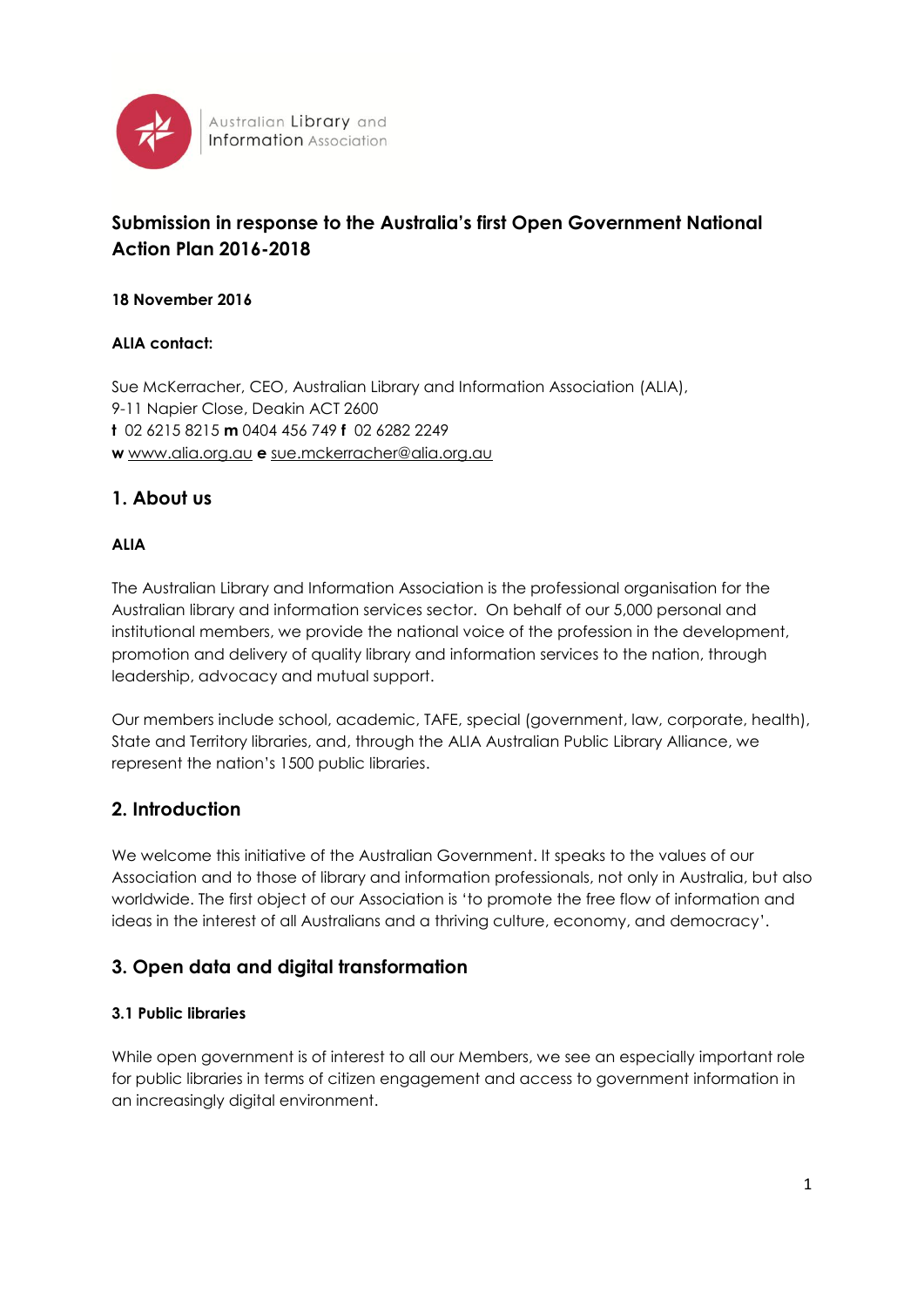According to figures from Telstra<sup>1</sup>, one in five Australians is not online; four in 10 of the lowest income households in Australia are not connected to the internet, and of people aged 65 or more, only 46% are internet users.

Over the last 20 years, public libraries have increased their role in the digital space, enhancing people's online experiences, helping people connect to this new virtual world, and providing a safety net for those who are in danger of being left behind.

Public libraries provide:

- Support for cybersafe online experiences
- High speed broadband internet connection in a safe, friendly community space.
- PC terminals, tablets and other devices (including technology petting zoos)
- Spaces for exploring innovative digital technologies
- Training and informal help for people to develop digital literacy skills
- Relevant and engaging content.

Public library staff handle in excess of 8.3 million requests for information every year, many of them relating to government form-filling.

Public libraries are also favoured venues for GovHack events.

#### **3.2 Academic, research and special libraries**

Libraries are well placed as connected facilities with highly skilled and networked staff already engaged in supporting research.

**We help store data and make it accessible**, for example through our work building and managing research repositories in universities.

**We help make data discoverable** by aggregating information; using existing, and creating new platforms; adding and harvesting metadata.

**We help others find the data they need**, using our skills to find information for research teams and training individuals to carry out their own searches more effectively.

In the 2015 international accord on *Open Data in a Big Data World*, the International Council for Science, InterAcademy Partnership, The World Academy of Sciences and the International Social Science Council, representing the global scientific community, referred directly to libraries as having "a responsibility for the development and provision of services and technical standards for data to ensure that data are available to those who wish to use them and that date are accessible over the long term."<sup>2</sup>

<sup>1</sup> <sup>1</sup> <http://digitalinclusionindex.org.au/the-index-report/the-discussion-paper/>

<sup>2</sup> <http://www.icsu.org/science-international/accord/open-data-in-a-big-data-world-short>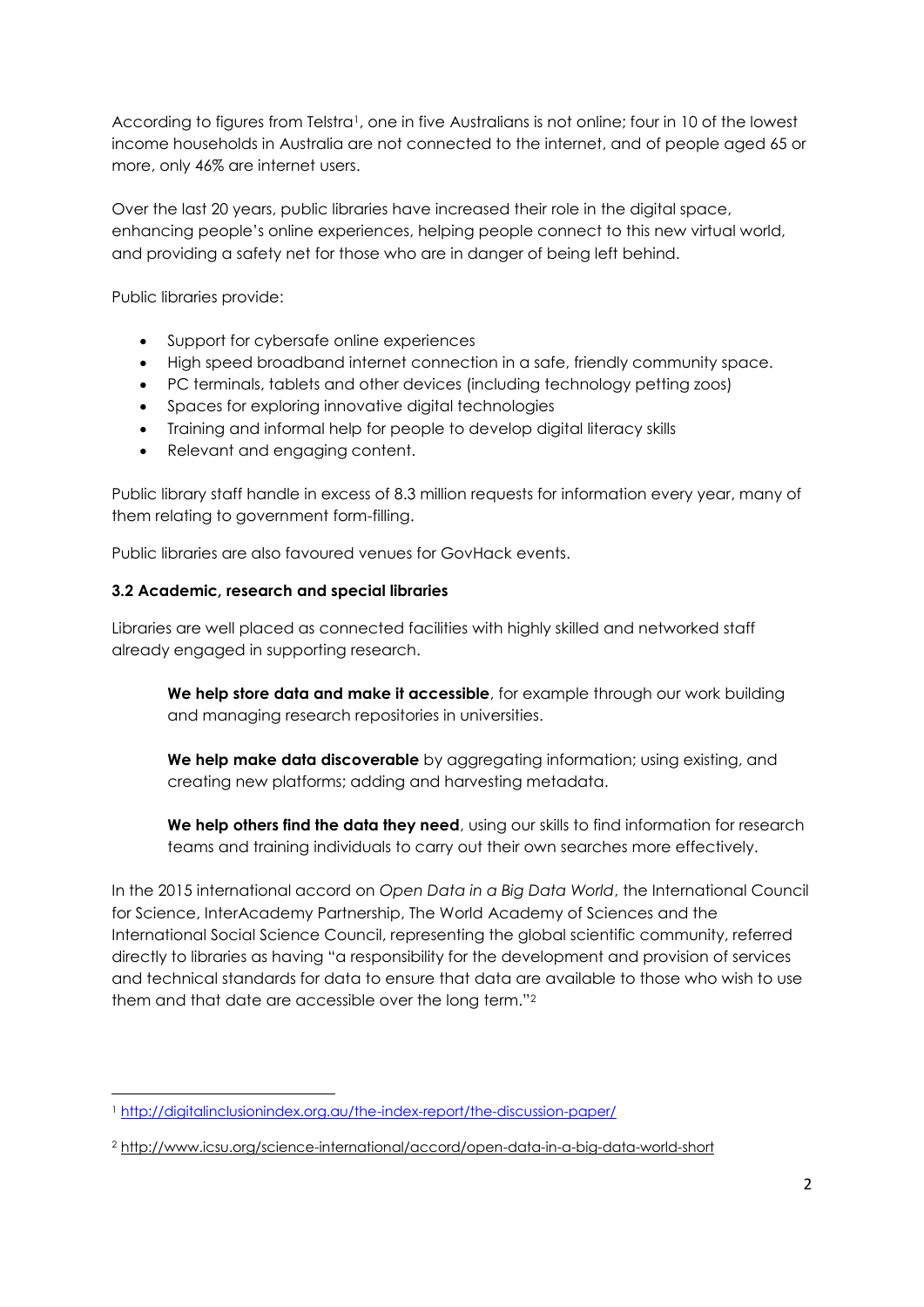# **4. High-value datasets**

ALIA was pleased to participate in the High-Value Datasets Roundtable, held on 25 October at the National Convention Centre, Canberra, and to contribute to the discussion of how to 'stimulate greater use and re-use of public data in innovative ways'.

The Trove platform, developed by the National Library of Australia, is considered a high-value dataset by humanities researchers, and is the fourth most visited federal government website.

This single platform can enable data to be linked in new ways for real societal benefits – for example social history linked with health data to contribute to our understanding of genetics. This was a joint statement supported by the GLAM (galleries, libraries, archives and museums) peak bodies in March 2016:

*Developed and implemented by the National Library of Australia, Trove is seen by the GLAM Peak Bodies as a platform that provides a robust national portal to the cultural riches of our galleries, libraries, archives, museums, historical societies. It supports digital collections from diverse organisations across Australia and is the nation's gateway to books, photographs, newspapers, maps, historical documents and ephemera.*

*The GLAM Peak Bodies acknowledge the vision and leadership of the National Library of Australia in collating one of the largest digital cultural collections in the world and a model that has led the way internationally. For researchers in the humanities and social sciences especially, it is a unique and highly valued resource. It equally enjoys strong community support throughout urban and regional Australia.*

*Since its release in 2010, Trove content has increased exponentially. There are now 471 million items in the digital collection [507 million at 22 August 2016], with more than 20 million unique users each year. This demonstrates the enormous appetite for cultural content to support education, research, industry, community and especially the arts and creative industries.* 

# **5. Participation and engagement**

**.** 

Throughout the Open Government National Action Plan, there is a theme of citizen engagement. With more than 1500 physical locations, 8.6 million registered members and 112 million visits per annum3, public libraries are well placed to support participation and engagement.

Libraries are trusted places, promoting equity and freedom of access to information and resources. They provide an excellent platform for government communication and public education initiatives, and they are ideally suited to improving the discoverability and accessibility of government data and information.

<sup>3</sup> [http://www.nsla.org.au/sites/www.nsla.org.au/files/publications/NSLA.Aust-Pub-Lib-Stats-2013-14\\_0.pdf](http://www.nsla.org.au/sites/www.nsla.org.au/files/publications/NSLA.Aust-Pub-Lib-Stats-2013-14_0.pdf)